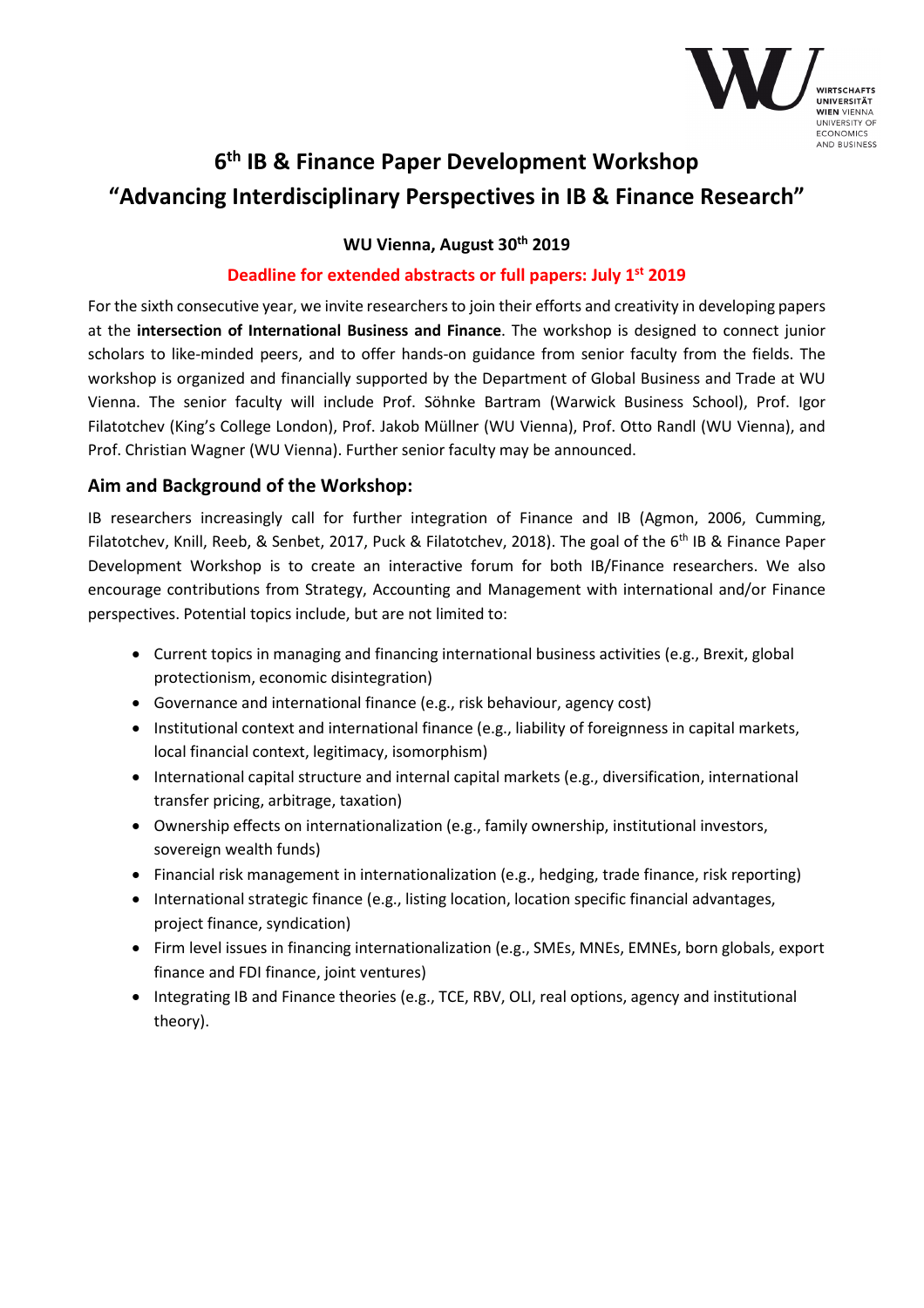

## **Contacts and Further Information:**

Thomas Lindner Institute for International Business, Department of Global Business and Trade Welthandelsplatz 1 / D1. 5. OG, 1020 Wien Tel.: +43-1-313 36-4368 E- Mail: thomas.lindner@wu.ac.at

#### **Faculty Members in 2019:**

- Prof. Söhnke Bartram (Warwick Business School)
- Prof. Igor Filatotchev (King's College London)
- Prof. Jakob Müllner (WU Vienna)
- Prof. Otto Randl (WU Vienna)
- Prof. Christian Wagner (WU Vienna)

### **Candidate Submission Procedure and Deadlines:**

- **July 1**st: **Submission of full papers OR extended abstract** to thomas.lindner@wu.ac.at Abstracts should include:
	- o research question addressed,
	- o theory and literature review,
	- o research design, data and methodology,
	- o expected results and contribution to scholarship in IB & Finance.
- **July 15th: Notification of acceptance** (Preference to young scholars)
	- o The selection criteria include:
		- **EXTERE** interdisciplinary relevance to the fields IB & Finance,
		- **theoretical and methodological novelty and rigor,**
		- **E** clarity of presentation.
- **July 25th: Confirmation of attendance by candidates (required!)**
- **August 15th**: **Submission of full working papers if an extended abstract was submitted**. Working papers should include empirical analyses and should be approaching submission stage to provide sufficient room for discussion and further development.

#### **Workshop programme:**

- **August 29th: welcome reception, held at WU Vienna**
- Participants and senior faculty meet at WU Vienna
- Dinner and evening programme in Vienna
- **August 30th: workshop day, held at WU Vienna**
- Participants receive an in-depth review by an assigned member of the senior faculty.
- Each paper is presented to and discussed by all participants (approx. 60 minutes per paper).
- The workshop is open to interested scholars without papers to present.
- There is no fee for the workshop. Catering, lunch and reception are provided by the Department of Global Business and Trade, WU Vienna